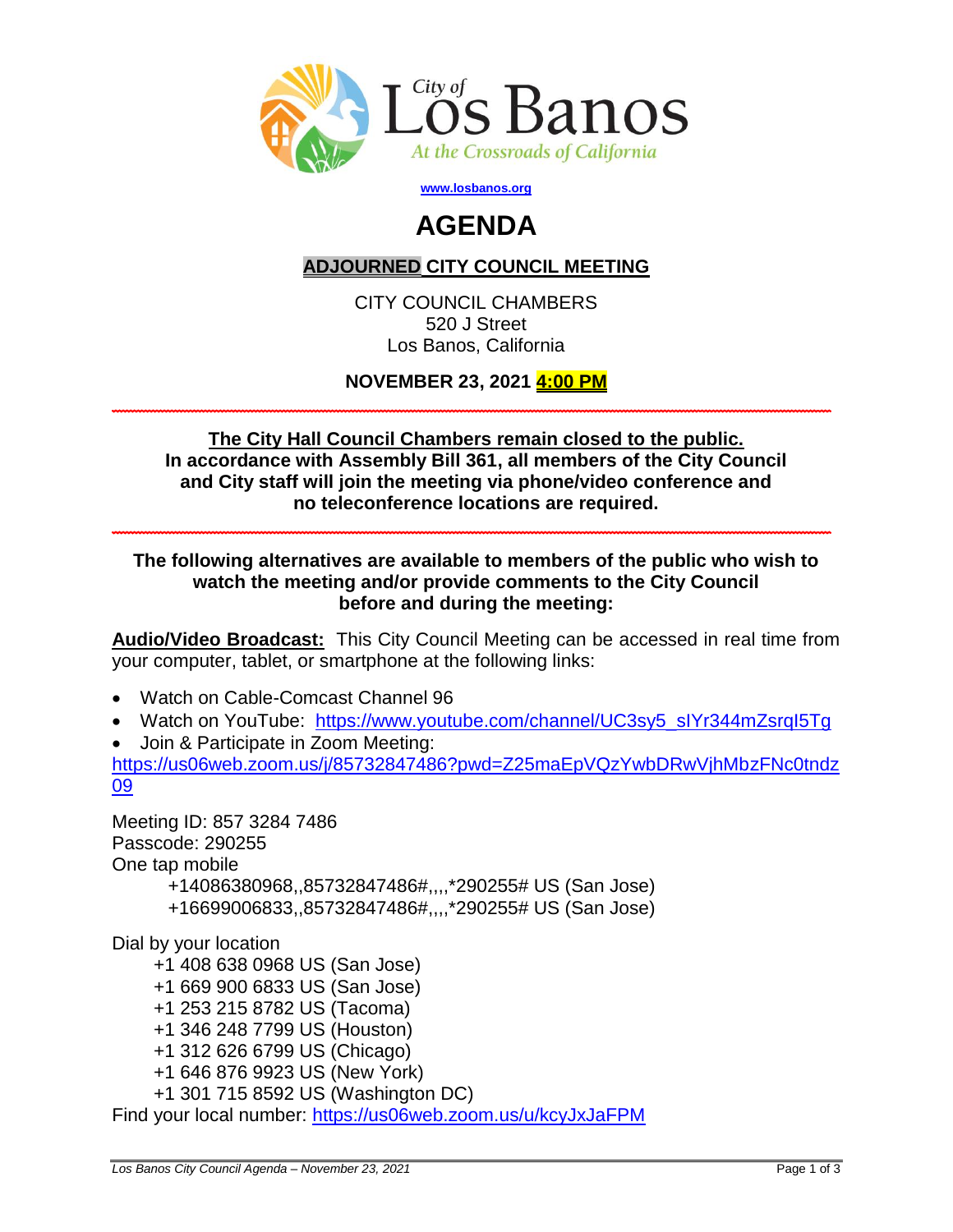## **HOW TO COMMENT DURING A PUBLIC MEETING**

**\_\_\_\_\_\_\_\_\_\_\_\_\_\_\_\_\_\_\_\_\_\_\_\_\_\_\_\_\_\_\_\_\_\_\_\_\_\_\_\_\_\_\_\_\_\_\_\_\_\_\_\_\_\_\_\_\_\_\_\_\_\_\_\_\_\_\_\_\_\_**

Public comments will be taken at the time of each eligible Agenda item.

If you would like to submit written comments: Please submit written comments by email to [cityclerk@losbanos.org](mailto:cityclerk@losbanos.org) or drop them off at City Hall, 520 J Street.

If you are a Zoom video Conference participant: To comment by Zoom video conference, click the "Raise Your Hand" button to request to speak when Public Comment is being taken on an eligible agenda item. You will then be unmuted during your turn and allowed to make public comments. After the allotted time, you will then be re-muted.

• Instructions on how to join a Zoom meeting and "Raise Your Hand" are available at: [https://support.zoom.us/hc/en-us/articles/115002262083-Joining-a-Zoom-test](https://support.zoom.us/hc/en-us/articles/115002262083-Joining-a-Zoom-test-meeting)[meeting](https://support.zoom.us/hc/en-us/articles/115002262083-Joining-a-Zoom-test-meeting)

If you are a phone participant: To comment by phone, please call on one of the above listed phone numbers. You will be prompted to "Raise Your Hand" by pressing "\*9" to request to speak when Public Comment is being taken on an eligible agenda item. You will then be unmuted during your turn and allowed to make public comments. Then, press "\*6" to unmute yourself in order to speak. After the allotted time, you will then be re-muted.

Instructions on how to join a Zoom meeting by phone are available at: <https://support.zoom.us/hc/en-us/articles/201362663-Joining-a-Zoom-meeting-by-phone>

## **IMPORTANT THINGS TO REMEMBER DURING YOUR PUBLIC COMMENT PERIOD**

- 1. All attendees shall be muted upon entry to the meeting.
- 2. Please do not raise your hand if the item currently being heard is not the item you wish to speak on. We will call for public testimony on each item individually. When the item you are interested in is called and public speakers are invited to raise their hands, raise yours then and we will call them all in the order they are raised.
- 3. You may of course speak on multiple items but your comments during each item must address the item currently under discussion. Speakers attempting to speak about items other than the item currently under consideration will be muted and asked to wait for the item they're here to speak about to be called.

If you have any questions prior to the meeting, please email City Clerk Lucy Mallonee at [cityclerk@losbanos.org](mailto:cityclerk@losbanos.org) or call (209) 827-2412.

**\_\_\_\_\_\_\_\_\_\_\_\_\_\_\_\_\_\_\_\_\_\_\_\_\_\_\_\_\_\_\_\_\_\_\_\_\_\_\_\_\_\_\_\_\_\_\_\_\_\_\_\_\_\_\_\_\_\_\_\_\_\_\_\_\_\_\_\_\_\_**